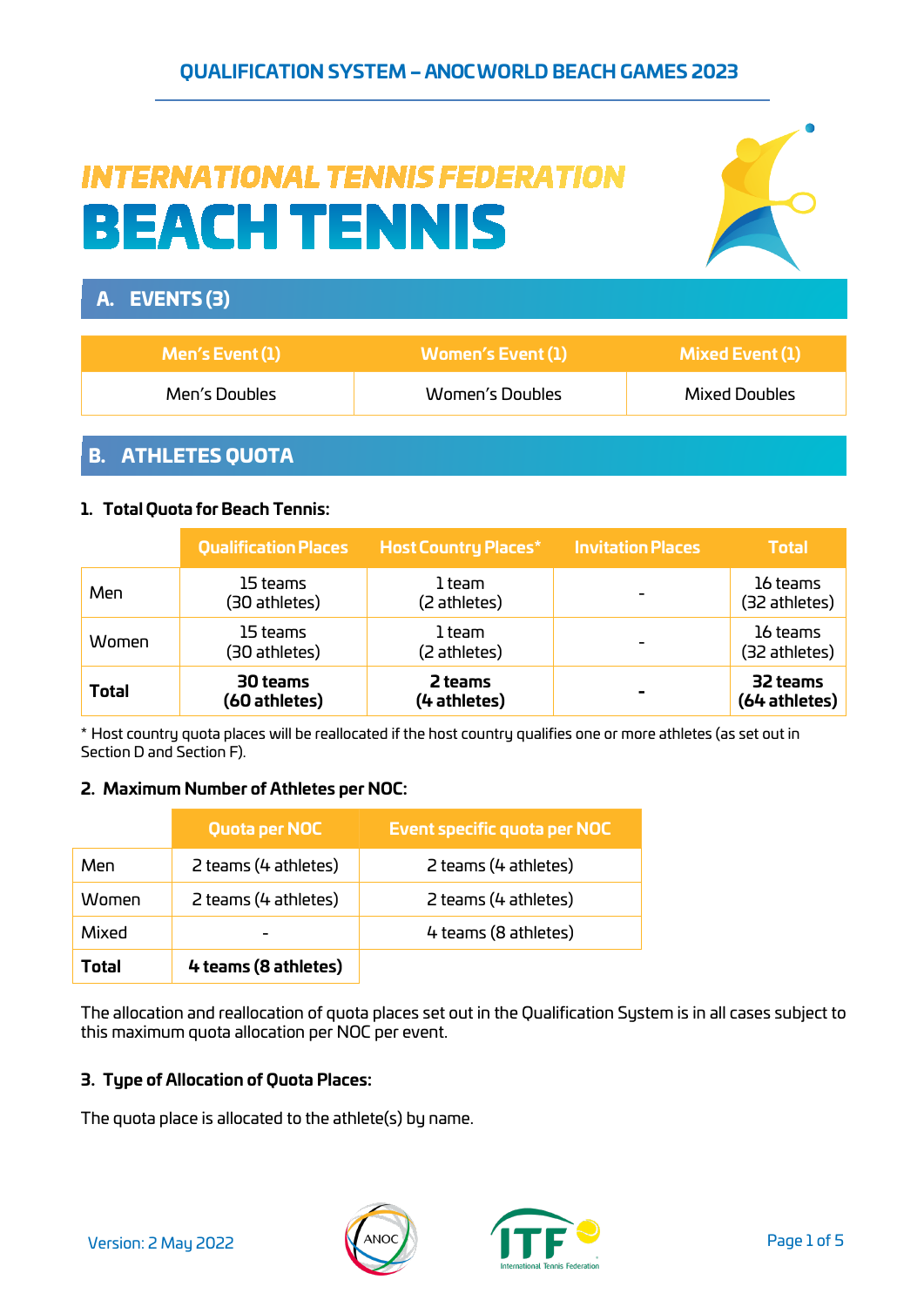# C. ATHLETE ELIGIBILITY

All athletes must comply with the following eligibility criteria (together, the **Athlete Eligibility Criteria**):

#### **1. ANOC Eligibility Criteria**

All athletes must respect and comply with the provisions of the **ANOC World Beach Games Regulations** ("AWBG Regulations") currently in force, including but not limited to, Section IV, Rule 3 (Nationality of Competitors) and Section XI (World Anti-Doping Code and the Olympic Movement Code on the Prevention of Manipulation of Competitions).

Only those athletes who respect and comply with the AWBG Regulations, the World Anti-Doping Code and the Olympic Movement Code on the Prevention of Manipulation of Competitions, including the conditions of participation established by ANOC, plus the rules of the ITF, may participate in the ANOC World Beach Games 2023.

Note: Section IV, Rule 1, of the AWBG Regulations provides that with regard to athlete eligibility in the case of conflict between the AWBG Regulations and the rules of the International Federation, the AWBG Regulations prevail. For the avoidance of doubt, the placing of more stringent requirements for athlete eligibility shall not be considered to be a case of "conflict" and in those cases, the more stringent rules shall apply.

#### **2. Additional IF Eligibility Criteria:**

To be eligible to be nominated for and participate in the ANOC World Beach Games 2023, all athletes must fulfil additional minimum requirements outlined in Appendix A of the ITF Beach Tennis Tour Regulations (including being in good standing with his/her National Association and the International Tennis Federation (**ITF**), and being eligible to represent the nominating nation).

NOCs may only nominate athletes for participation in the ANOC World Beach Games 2023 if their country's National Association is a current ITF member in good standing, and it has been a member since at least 31 December 2022.

The allocation of any quota place is conditional upon the athlete meeting the Athlete Eligibility Criteria. A quota place may be withdrawn before or after the NOC confirms the place if the athlete is later discovered not to comply with the Athlete Eligibility Criteria.

## D. QUALIFICATION PATHWAY

In this Qualification System, the following definitions are used:

**World Ranking** means the ITF Beach Tennis World Rankings (which are published weekly according to the ITF's Beach Tennis World Tour Regulations in force from time to time) as published on 05 June 2023, or such other date as determined by the ITF where required due to exceptional circumstances.

**Combined Ranking** means the ranking of a Doubles or Mixed Doubles Team obtained by adding together each athlete's individual World Ranking as published on 05 June 2023, or such other date as determined by the ITF where required due to exceptional circumstances.

**Region** means the seven (7) regions: Africa, Asia, Central America and the Caribbean, Europe, North America, Oceania, South America. These regions represent the six (6) ITF Regional Associations plus North America.



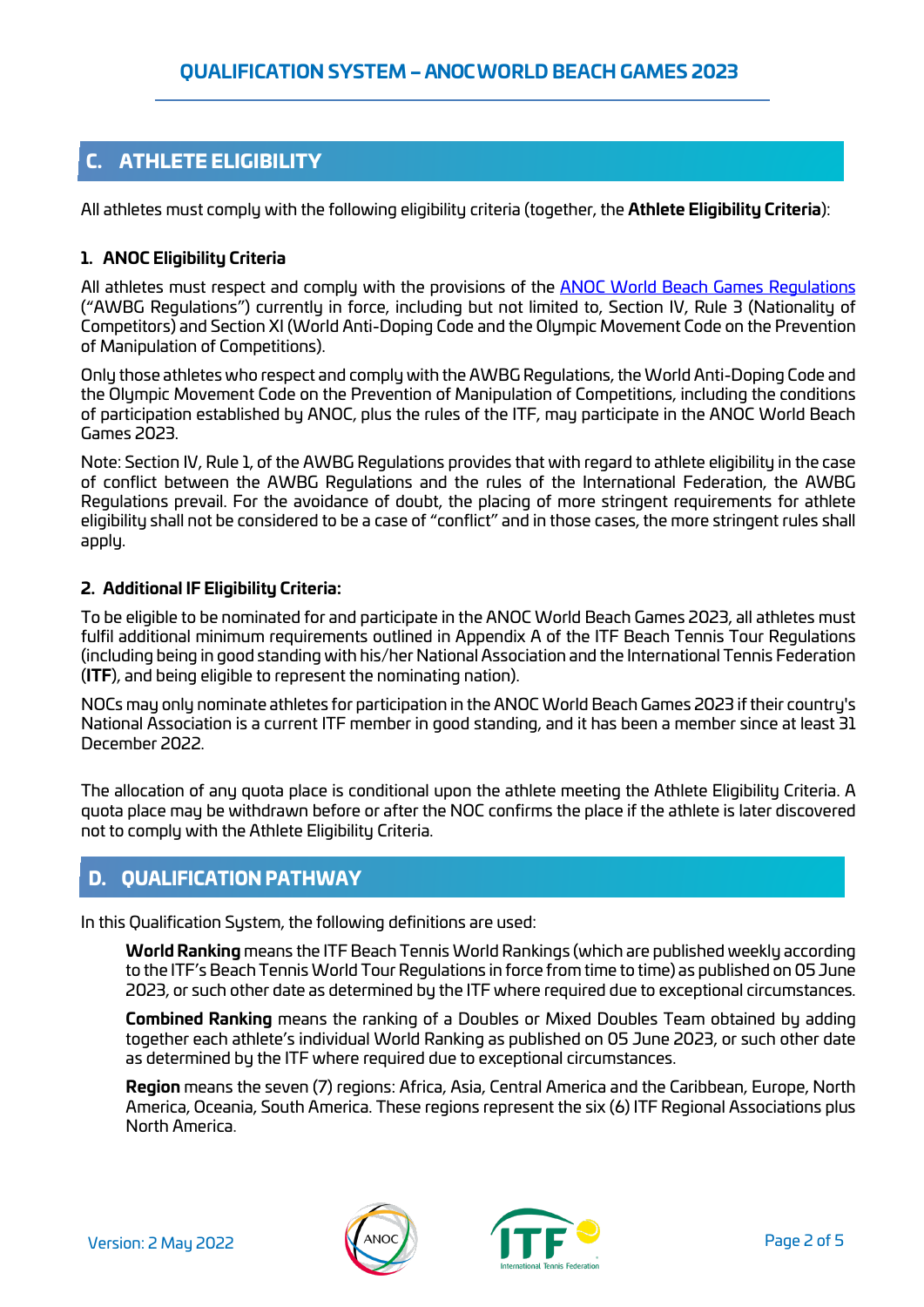#### **1. Qualification Places – Men's and Women's Doubles:**

| <b>Number of Quota</b><br><b>Places</b>    | <b>Qualification Pathway</b>                                                                                                                                                                                                                                                                                                                                                                   |
|--------------------------------------------|------------------------------------------------------------------------------------------------------------------------------------------------------------------------------------------------------------------------------------------------------------------------------------------------------------------------------------------------------------------------------------------------|
| D.1.1                                      | <b>Direct Acceptance</b>                                                                                                                                                                                                                                                                                                                                                                       |
| $ll$ teams (22 Men)<br>11 teams (22 Women) | The eleven (11) highest ranked teams based on the Combined Ranking will<br>receive Direct Acceptance into each of the doubles' events (Men's and<br>Women's) respecting the maximum number of teams/athletes per NOC per<br>event as specified in section B, paragraph 2.                                                                                                                      |
| <b>D.1.2</b>                               | <b>Regional Representation</b>                                                                                                                                                                                                                                                                                                                                                                 |
| 4 teams (8 Men)<br>4 teams (8 Women)       | In order to ensure continental representation, a maximum of four $(4)$ teams<br>shall qualify into each of the doubles events' (Men's and Women's)<br>through Regional Representation as follows:                                                                                                                                                                                              |
|                                            | $\bullet$ The highest ranked team from a Region not yet qualified through <b>D.1.1</b><br>(based on the Combined Ranking) will be allocated one (1) quota place,<br>provided the Combined Ranking of the team does not exceed 500;                                                                                                                                                             |
|                                            | • Only one $(1)$ quota per region will be awarded;                                                                                                                                                                                                                                                                                                                                             |
|                                            | • Should there be more than four $(4)$ regions not represented following<br>the allocation of quota in $D.1.1$ , the four $(4)$ quota places will be<br>allocated to the four (4) highest ranked teams, based on the Combined<br>Rankings;                                                                                                                                                     |
|                                            | • Any places remaining after the allocation of the Regional<br>Representation slots (because less than four Regions were not yet<br>qualified through <b>D.1.1</b> or because teams in a region not yet qualified<br>through D.1.1 exceeded 500 in the Combined Ranking) shall be<br>allocated to the team(s) with the next highest Combined Ranking not<br>yet qualified from any Region; and |
|                                            | • A team in receipt of a Host Country Place (but not a Direct Acceptance<br>through <b>D.1.1</b> ) shall not be taken into account to determine whether a<br>Region is represented.                                                                                                                                                                                                            |

Note: In the event of tied Combined Rankings, the ITF will resolve the tie(s) consistent with the mechanism for resolving ties in the Beach Tennis World Tour Regulations in force as at 05 June 2023.

#### **2. Host Country Places – Men's and Women's Doubles:**

| <b>Number of Quota</b><br><b>Places</b>       | <b>Qualification Pathway</b>                                                                                                                                                                                                                                                                                                                                                   |
|-----------------------------------------------|--------------------------------------------------------------------------------------------------------------------------------------------------------------------------------------------------------------------------------------------------------------------------------------------------------------------------------------------------------------------------------|
| D.2.1<br>$l$ team (2 Men)<br>1 team (2 Women) | Where the host country has not qualified for Direct Acceptance as outlined<br>in <b>D.1.1</b> , then one (1) team will qualify into each of the doubles events' (Men's<br>and Women's), provided both players have a World Ranking.<br>An unused Host Country Place will be allocated to the team with the next<br>highest Combined Ranking not yet qualified from any Region. |

Note: In the event of tied Combined Rankings, the ITF will resolve the tie(s) consistent with the mechanism for resolving ties in the Beach Tennis World Tour Regulations in force as at 05 June 2023.



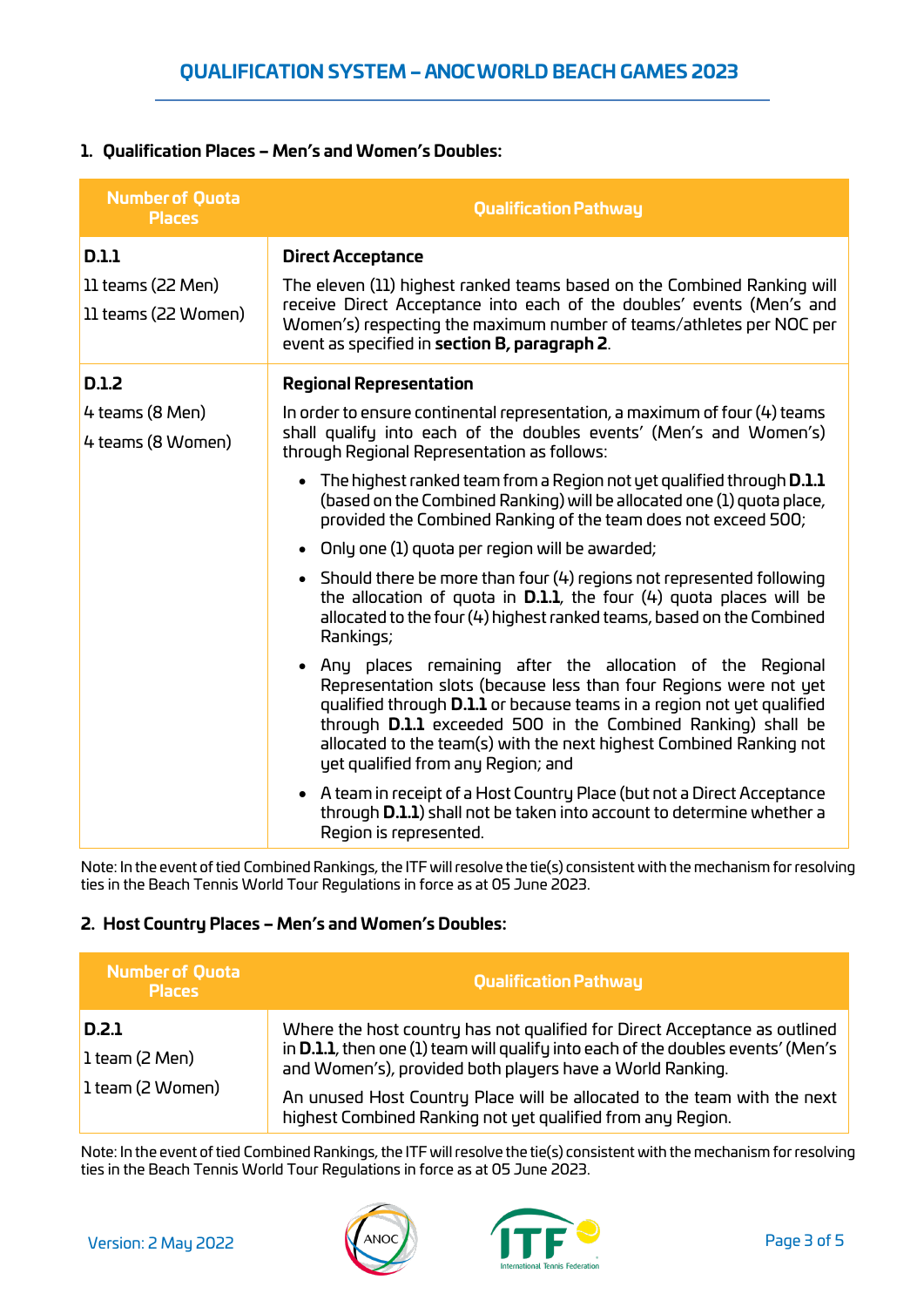#### **3. Mixed Doubles Qualification:**

Mixed Doubles teams will be selected from athletes who have already been accepted for the Men's and Women's Doubles events. Entries for the Mixed Doubles must be made on site to the ITF office by 11h00 on 05 August 2023 (*tbd*).

| <b>Number of Quota</b><br><b>Places</b> | <b>Qualification Pathway</b>                                                                                                                                                            |
|-----------------------------------------|-----------------------------------------------------------------------------------------------------------------------------------------------------------------------------------------|
| D.3.1                                   | <b>Direct Acceptance</b>                                                                                                                                                                |
| Up to 32 teams<br>(32 Men & 32 Women)   | All athletes participating in the Men's Doubles and Women's Doubles events<br>can participate in the Mixed Doubles events provided they can team up with<br>an athlete of the same NOC. |

#### E. CONFIRMATION PROCESS FOR QUOTA PLACES

#### **Men's and Women's**

The ITF will publish the ITF Beach Tennis World Rankings as of 05 June 2023 on its website [\(www.itftennis.com/beachtennis\)](http://www.itftennis.com/beachtennis). The ITF will write to NAs/NOCs on Wednesday, 07 June 2023 requesting each NOC's nominations for their men's and women's team(s). The deadline for submitting nominations shall be 16 June 2023.

Quota Places will only be allocated to teams that have been nominated by an NOC in accordance with the nomination deadline and through submission of a valid ANOC World Beach Games Beach Tennis Nomination Form (as sent to NAs/NOCs on 07 June 2023).

ANOC, in conjunction with the ITF, will confirm the names of those teams qualified for the AWBG on 21 June 2023.

The NOCs will then have until 28 June 2023 to confirm in writing to ANOC that they wish to use these quota places, as detailed in **section G**. If a confirmation is not provided by the deadline, the quota place obtained will be reallocated as per the procedure indicated **in section F**.

#### **Mixed**

NOCs need to confirm their mixed doubles teams to ITF on site by 11h00 on 05 August 2023 (*tbd*).

#### F. REALLOCATION OF UNUSED QUOTA PLACES

#### **1. Reallocation of unused Qualification Places:**

If an allocated quota place is not confirmed by the NOC by the quota place confirmation deadline (28 June 2023), or is declined or is withdrawn by the NOC, then the quota place will be reallocated up to the final reallocation date of 08 July 2023 as follows:

- a) If qualified through **Direct Acceptance** as specified in **D.1.1**, the quota place will be reallocated to the next highest ranked team based on Combined Ranking.
- b) If qualified through **Regional Representation Places** as specified in **D.1.2**, the quota place will be reallocated to the next highest ranked team from a Region that remains unrepresented. Any reallocation of a Regional Representation Place is subject to the nominated team meeting the maximum Combined Ranking applicable to Regional Representation Places set out in **D.1.2**. If no team